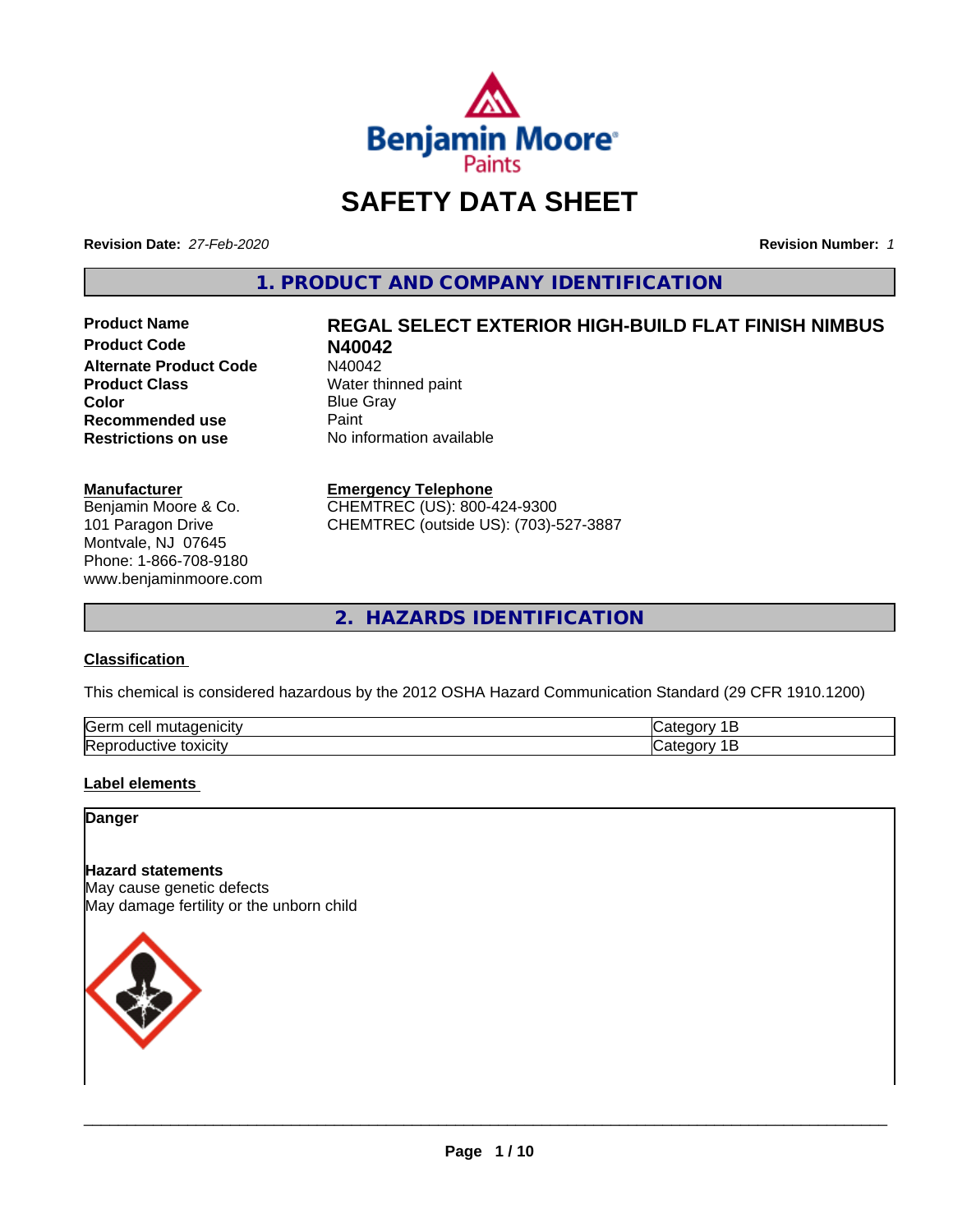#### **Appearance** liquid

**Odor** little or no odor

#### **Precautionary Statements - Prevention**

Obtain special instructions before use Do not handle until all safety precautions have been read and understood Use personal protective equipment as required

#### **Precautionary Statements - Response**

IF exposed or concerned: Get medical advice/attention

## **Precautionary Statements - Storage**

Store locked up

#### **Precautionary Statements - Disposal** Dispose of contents/container to an approved waste disposal plant

#### **Hazards not otherwise classified (HNOC)**

Not applicable

#### **Other information**

No information available

## **3. COMPOSITION INFORMATION ON COMPONENTS**

| <b>Chemical name</b>                         | <b>CAS No.</b> | Weight-%    |
|----------------------------------------------|----------------|-------------|
| Titanium dioxide                             | 13463-67-7     | $20 - 25$   |
| Nepheline syenite                            | 37244-96-5     | $10 - 15$   |
| Diatomaceous earth                           | 61790-53-2     | - 5         |
| Kaolin, calcined                             | 92704-41-1     | 1 - 5       |
| Kaolin                                       | 1332-58-7      | l - 5       |
| Silica amorphous                             | 7631-86-9      | - 5         |
| Carbamic acid, 1H-benzimidazol-2-yl-, methyl | 10605-21-7     | $0.1 - 0.5$ |
| ester                                        |                |             |
| Sodium C14-C16 olefin sulfonate              | 68439-57-6     | $0.1 - 0.5$ |

## **4. FIRST AID MEASURES**

| <b>General Advice</b> | If symptoms persist, call a physician. Show this safety data sheet to the doctor in<br>attendance.       |
|-----------------------|----------------------------------------------------------------------------------------------------------|
| <b>Eye Contact</b>    | Rinse thoroughly with plenty of water for at least 15 minutes and consult a<br>physician.                |
| <b>Skin Contact</b>   | Wash off immediately with soap and plenty of water while removing all<br>contaminated clothes and shoes. |
| <b>Inhalation</b>     | Move to fresh air. If symptoms persist, call a physician.                                                |
| Ingestion             | Clean mouth with water and afterwards drink plenty of water. Consult a physician<br>if necessary.        |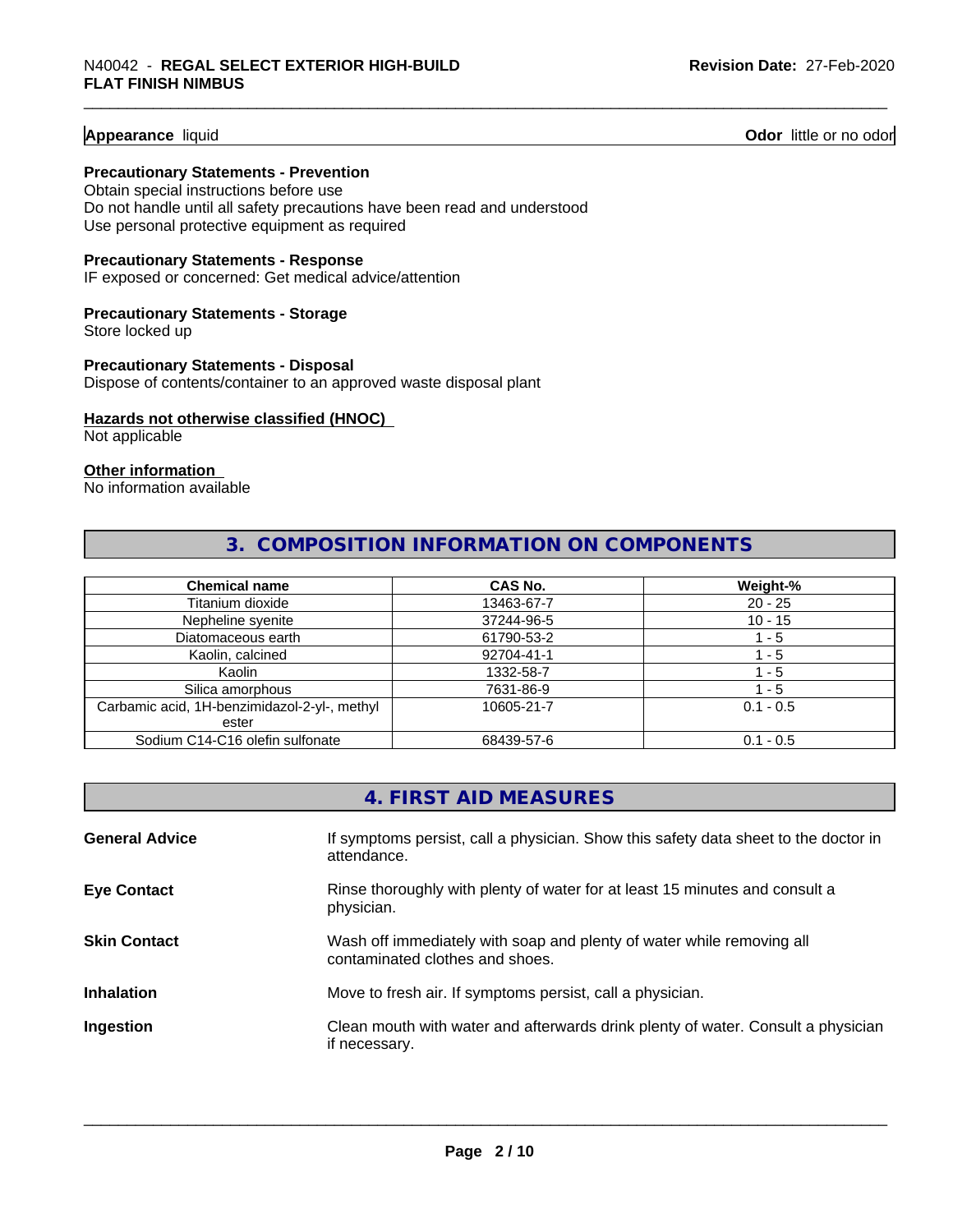**Most Important Symptoms/Effects** None known.

**Notes To Physician** Treat symptomatically.

**5. FIRE-FIGHTING MEASURES**

| <b>Suitable Extinguishing Media</b>                                              | Use extinguishing measures that are appropriate to local<br>circumstances and the surrounding environment.                                   |  |  |
|----------------------------------------------------------------------------------|----------------------------------------------------------------------------------------------------------------------------------------------|--|--|
| Protective equipment and precautions for firefighters                            | As in any fire, wear self-contained breathing apparatus<br>pressure-demand, MSHA/NIOSH (approved or equivalent)<br>and full protective gear. |  |  |
| <b>Specific Hazards Arising From The Chemical</b>                                | Closed containers may rupture if exposed to fire or<br>extreme heat.                                                                         |  |  |
| Sensitivity to mechanical impact                                                 | No                                                                                                                                           |  |  |
| Sensitivity to static discharge                                                  | No                                                                                                                                           |  |  |
| <b>Flash Point Data</b><br>Flash point (°F)<br>Flash Point (°C)<br><b>Method</b> | Not applicable<br>Not applicable<br>Not applicable                                                                                           |  |  |
| <b>Flammability Limits In Air</b>                                                |                                                                                                                                              |  |  |
| Lower flammability limit:<br><b>Upper flammability limit:</b>                    | Not applicable<br>Not applicable                                                                                                             |  |  |
| Health: 2<br>Flammability: 0<br><b>NFPA</b>                                      | <b>Instability: 0</b><br><b>Special: Not Applicable</b>                                                                                      |  |  |
| <b>NFPA Legend</b><br>0 - Not Hazardous<br>1 - Slightly                          |                                                                                                                                              |  |  |

2 - Moderate

3 - High

4 - Severe

*The ratings assigned are only suggested ratings, the contractor/employer has ultimate responsibilities for NFPA ratings where this system is used.*

*Additional information regarding the NFPA rating system is available from the National Fire Protection Agency (NFPA) at www.nfpa.org.*

## **6. ACCIDENTAL RELEASE MEASURES**

| <b>Personal Precautions</b>      | Avoid contact with skin, eyes and clothing. Ensure adequate ventilation.                             |
|----------------------------------|------------------------------------------------------------------------------------------------------|
| <b>Other Information</b>         | Prevent further leakage or spillage if safe to do so.                                                |
| <b>Environmental precautions</b> | See Section 12 for additional Ecological Information.                                                |
| <b>Methods for Cleaning Up</b>   | Soak up with inert absorbent material. Sweep up and shovel into suitable<br>containers for disposal. |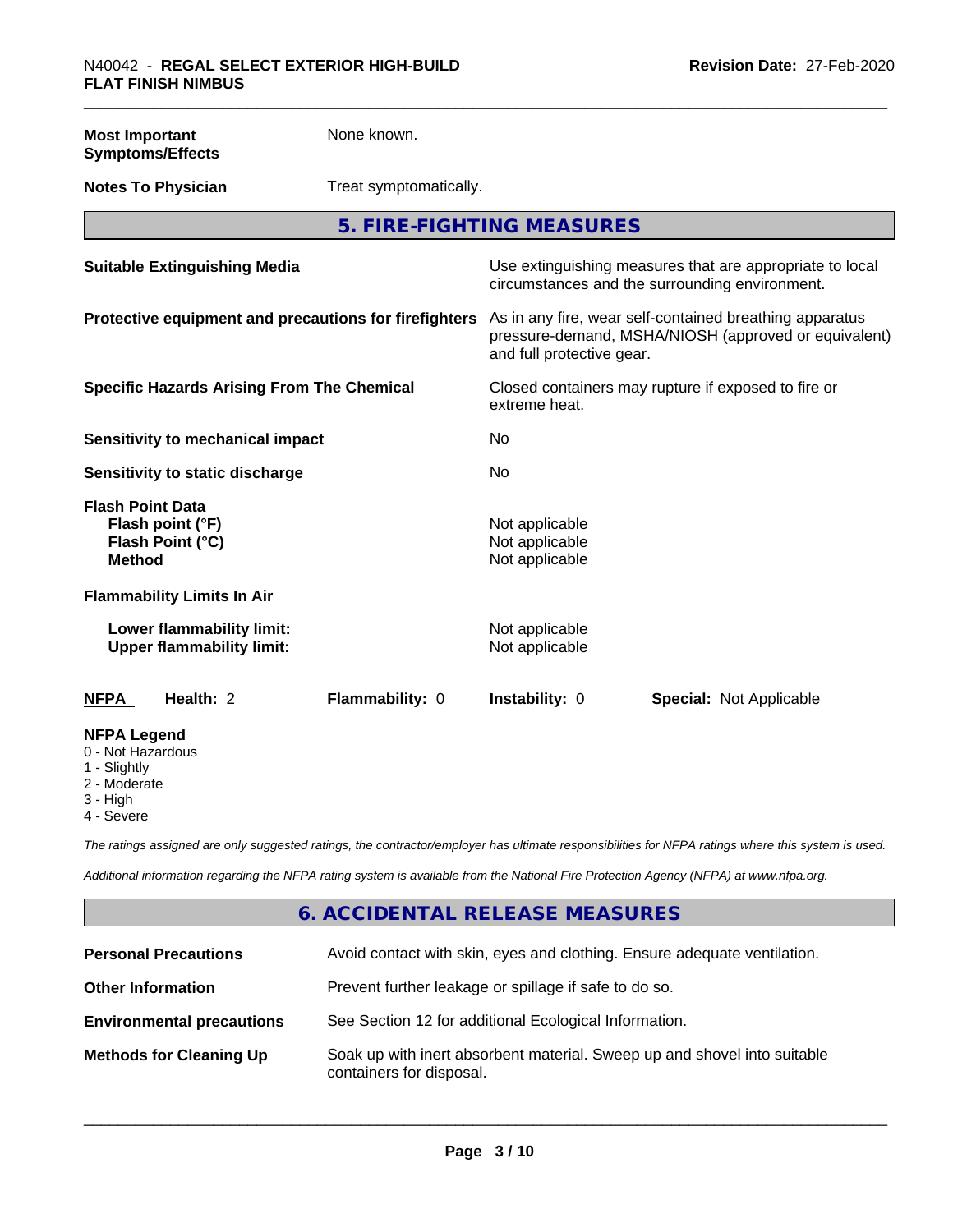| 7. HANDLING AND STORAGE                                                                                                                                                          |
|----------------------------------------------------------------------------------------------------------------------------------------------------------------------------------|
| Avoid contact with skin, eyes and clothing. Avoid breathing vapors, spray mists or<br>sanding dust. In case of insufficient ventilation, wear suitable respiratory<br>equipment. |
| Keep container tightly closed. Keep out of the reach of children.                                                                                                                |
| No information available                                                                                                                                                         |
|                                                                                                                                                                                  |

## **8. EXPOSURE CONTROLS/PERSONAL PROTECTION**

#### **Exposure Limits**

| <b>Chemical name</b> | <b>ACGIH TLV</b>                           | <b>OSHA PEL</b>          |  |
|----------------------|--------------------------------------------|--------------------------|--|
| Titanium dioxide     | TWA: $10 \text{ mg/m}^3$                   | 15 mg/m $3$ - TWA        |  |
| Diatomaceous earth   | N/E                                        |                          |  |
|                      |                                            | 20 mppcf - TWA           |  |
| Kaolin               | TWA: $2 \text{ mg/m}^3$ particulate matter | 15 mg/m $3$ - TWA        |  |
|                      | containing no asbestos and <1%             | $5 \text{ mg/m}^3$ - TWA |  |
|                      | crystalline silica, respirable particulate |                          |  |
|                      | matter                                     |                          |  |
| Silica amorphous     | N/E                                        | 20 mppcf - TWA           |  |
|                      |                                            |                          |  |

#### **Legend**

ACGIH - American Conference of Governmental Industrial Hygienists Exposure Limits OSHA - Occupational Safety & Health Administration Exposure Limits N/E - Not Established

**Engineering Measures** Ensure adequate ventilation, especially in confined areas.

#### **Personal Protective Equipment**

| <b>Eye/Face Protection</b>    | Safety glasses with side-shields.                                                                                                                                                                                                                                                                                                                                   |
|-------------------------------|---------------------------------------------------------------------------------------------------------------------------------------------------------------------------------------------------------------------------------------------------------------------------------------------------------------------------------------------------------------------|
| <b>Skin Protection</b>        | Protective gloves and impervious clothing.                                                                                                                                                                                                                                                                                                                          |
| <b>Respiratory Protection</b> | Use only with adequate ventilation. In operations where exposure limits are<br>exceeded, use a NIOSH approved respirator that has been selected by a<br>technically qualified person for the specific work conditions. When spraying the<br>product or applying in confined areas, wear a NIOSH approved respirator<br>specified for paint spray or organic vapors. |
| <b>Hygiene Measures</b>       | Avoid contact with skin, eyes and clothing. Remove and wash contaminated<br>clothing before re-use. Wash thoroughly after handling.                                                                                                                                                                                                                                 |

## **9. PHYSICAL AND CHEMICAL PROPERTIES**

**Appearance** liquid **Odor** little or no odor **Density (lbs/gal)** 12.2 - 12.6<br> **Specific Gravity** 1.46 - 1.50 **Specific Gravity** 

**Odor Threshold** No information available **pH** No information available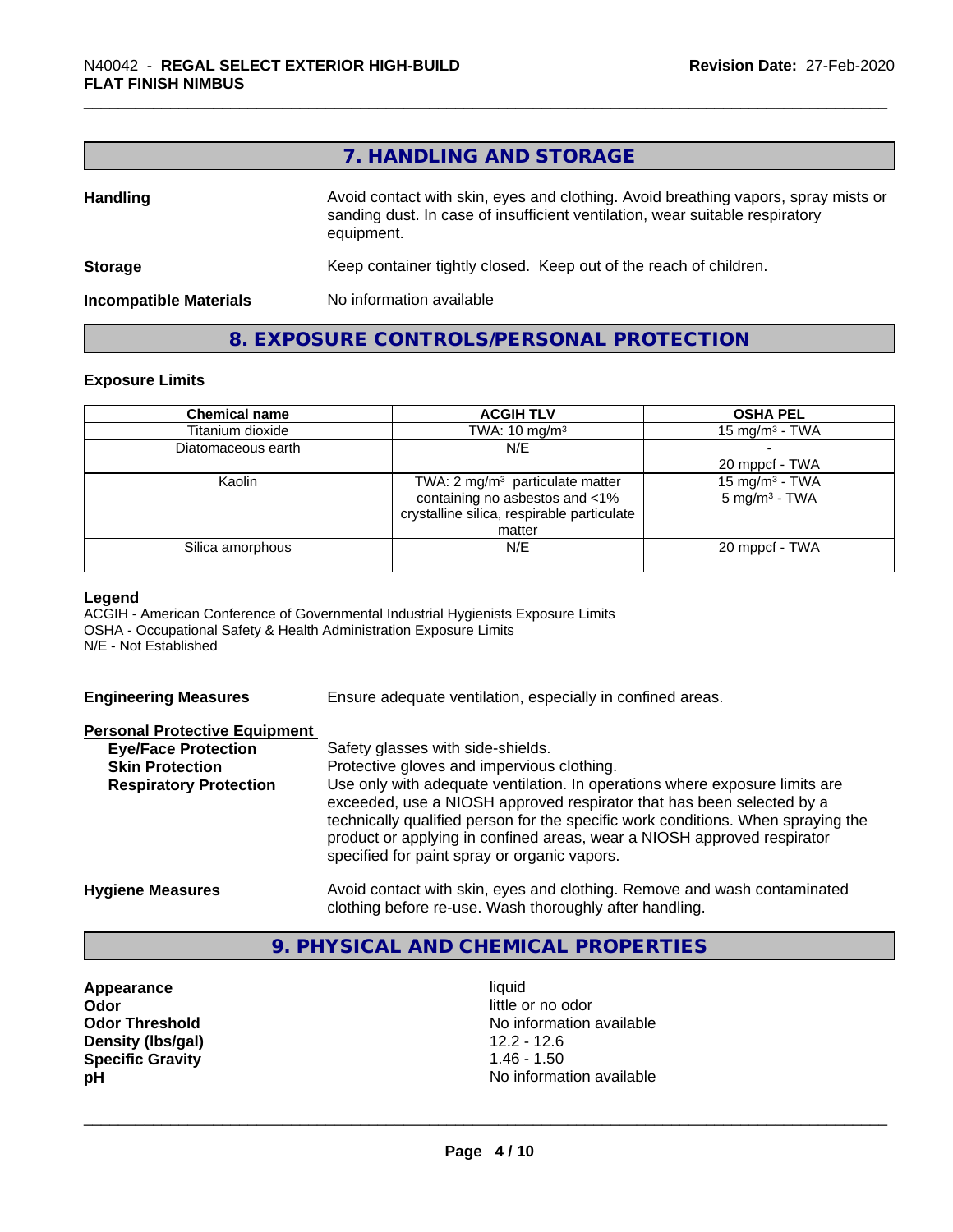**Viscosity (cps)** No information available<br> **Solubility(ies)** No information available **Solubility(ies)**<br> **No information available**<br> **Water solubility**<br> **Water solubility Evaporation Rate No information available No information available Vapor pressure** No information available in the North American Monte available in the North American available **Vapor density Vapor** density **Wt. % Solids** 50 - 60<br> **Vol. % Solids** 55 - 45 **Vol. % Solids** 35 - 45 **Wt. % Volatiles Vol. % Volatiles** 55 - 65 **VOC Regulatory Limit (g/L)** < 50 **Boiling Point (°F)** 212 **Boiling Point (°C)** 100<br> **Preezing point (°F)** 22 **Freezing point (°F) Freezing Point (°C)** 0 **Flash point (°F)**<br> **Flash Point (°C)**<br> **Flash Point (°C)**<br> **C Flash Point (°C) Method** Not applicable Not applicable **Flammability (solid, gas)**<br> **Upper flammability limit:**<br>
Upper flammability limit:<br>  $\begin{array}{ccc}\n\bullet & \bullet & \bullet \\
\bullet & \bullet & \bullet\n\end{array}$  Not applicable **Upper flammability limit: Lower flammability limit:** Not applicable **Autoignition Temperature (°F)** No information available **Autoignition Temperature (°C)** No information available **Decomposition Temperature (°F)** No information available **Decomposition Temperature (°C)**<br> **Partition coefficient**<br> **Partition coefficient**<br> **No** information available

**No information available No information available** 

## **10. STABILITY AND REACTIVITY**

| <b>Reactivity</b>                       | Not Applicable                           |
|-----------------------------------------|------------------------------------------|
| <b>Chemical Stability</b>               | Stable under normal conditions.          |
| <b>Conditions to avoid</b>              | Prevent from freezing.                   |
| <b>Incompatible Materials</b>           | No materials to be especially mentioned. |
| <b>Hazardous Decomposition Products</b> | None under normal use.                   |
| Possibility of hazardous reactions      | None under normal conditions of use.     |

## **11. TOXICOLOGICAL INFORMATION**

#### **Product Information**

#### **Information on likely routes of exposure**

**Principal Routes of Exposure** Eye contact, skin contact and inhalation.

**Acute Toxicity** 

**Product Information** No information available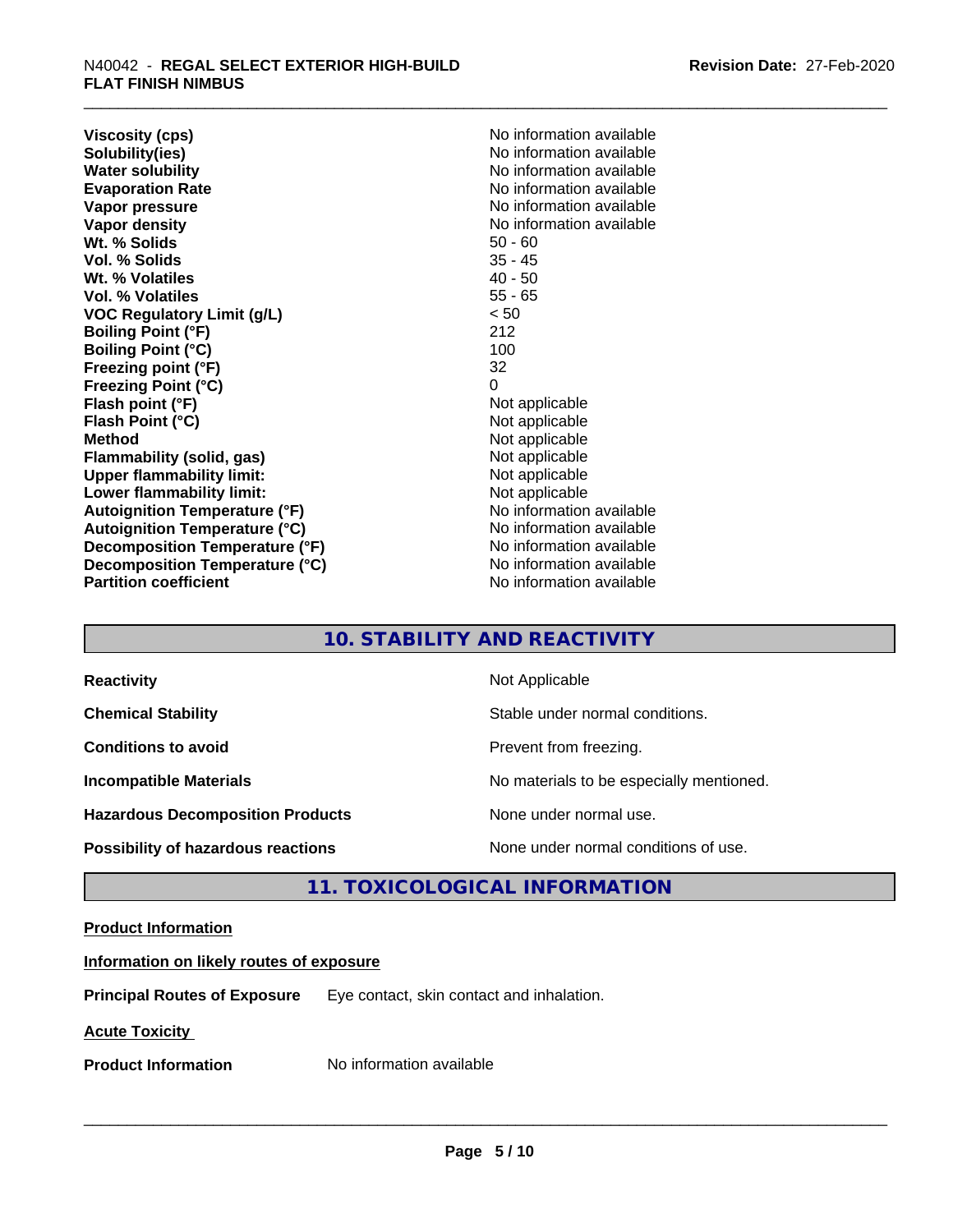#### **Symptoms related to the physical, chemical and toxicological characteristics**

| <b>Symptoms</b>                 | No information available                                                                                        |  |  |
|---------------------------------|-----------------------------------------------------------------------------------------------------------------|--|--|
|                                 | Delayed and immediate effects as well as chronic effects from short and long-term exposure                      |  |  |
| Eye contact                     | May cause slight irritation.                                                                                    |  |  |
| <b>Skin contact</b>             | Substance may cause slight skin irritation. Prolonged or repeated contact may dry<br>skin and cause irritation. |  |  |
| <b>Inhalation</b>               | May cause irritation of respiratory tract.                                                                      |  |  |
| Ingestion                       | Ingestion may cause gastrointestinal irritation, nausea, vomiting and diarrhea.                                 |  |  |
| <b>Sensitization</b>            | No information available                                                                                        |  |  |
| <b>Neurological Effects</b>     | No information available.                                                                                       |  |  |
| <b>Mutagenic Effects</b>        | Suspected of causing genetic defects.                                                                           |  |  |
| <b>Reproductive Effects</b>     | May damage fertility or the unborn child.                                                                       |  |  |
| <b>Developmental Effects</b>    | No information available.                                                                                       |  |  |
| <b>Target organ effects</b>     | No information available.                                                                                       |  |  |
| <b>STOT - single exposure</b>   | No information available.                                                                                       |  |  |
| <b>STOT - repeated exposure</b> | No information available.                                                                                       |  |  |
| Other adverse effects           | No information available.                                                                                       |  |  |
| <b>Aspiration Hazard</b>        | No information available                                                                                        |  |  |

#### **Numerical measures of toxicity**

#### **The following values are calculated based on chapter 3.1 of the GHS document**

| ATEmix (oral) | 23732 mg/kg |  |
|---------------|-------------|--|
|               |             |  |

#### **Component Information**

| Chemical name                                                       | Oral LD50                                    | Dermal LD50                                                                        | <b>Inhalation LC50</b> |
|---------------------------------------------------------------------|----------------------------------------------|------------------------------------------------------------------------------------|------------------------|
| Titanium dioxide<br>13463-67-7                                      | > 10000 mg/kg (Rat)                          |                                                                                    |                        |
| Kaolin, calcined<br>92704-41-1                                      | $>$ 2000 mg/kg (Rat)                         |                                                                                    |                        |
| Kaolin<br>1332-58-7                                                 | $>$ 5000 mg/kg (Rat)                         | $>$ 5000 mg/kg (Rat)                                                               |                        |
| Silica amorphous<br>7631-86-9                                       | $= 7900$ mg/kg (Rat)                         | $>$ 2000 mg/kg (Rabbit)                                                            | $> 2.2$ mg/L (Rat) 1 h |
| Carbamic acid,<br>1H-benzimidazol-2-yl-, methyl ester<br>10605-21-7 | $> 5050$ mg/kg (Rat)<br>$= 6400$ mg/kg (Rat) | > 10000 mg/kg (Rabbit) = 2 g/kg<br>$\text{Rat}$ ) = 8500 mg/kg ( $\text{Rabbit}$ ) |                        |
| Sodium C14-C16 olefin sulfonate<br>68439-57-6                       | $= 2220$ mg/kg (Rat)                         | $> 740$ mg/kg (Rabbit)                                                             |                        |

#### **Chronic Toxicity**

#### **Carcinogenicity**

*The information below indicateswhether each agency has listed any ingredient as a carcinogen:.*

| Chemical<br>∣ name     | <b>IARC</b>                   | <b>NTP</b> | OSHA        |
|------------------------|-------------------------------|------------|-------------|
|                        | .<br>2Β<br>⊩Human<br>Possible |            | Listed<br>. |
| n dioxide<br>l itanıum | Carcinoɑen                    |            |             |

• Although IARC has classified titanium dioxide as possibly carcinogenic to humans (2B), their summary concludes:<br>"No significant exposure to titanium dioxide is thought to occur during the use of products in which titaniu "No significant exposure to titanium dioxide is thought to occur during the use of products in which titanium dioxide is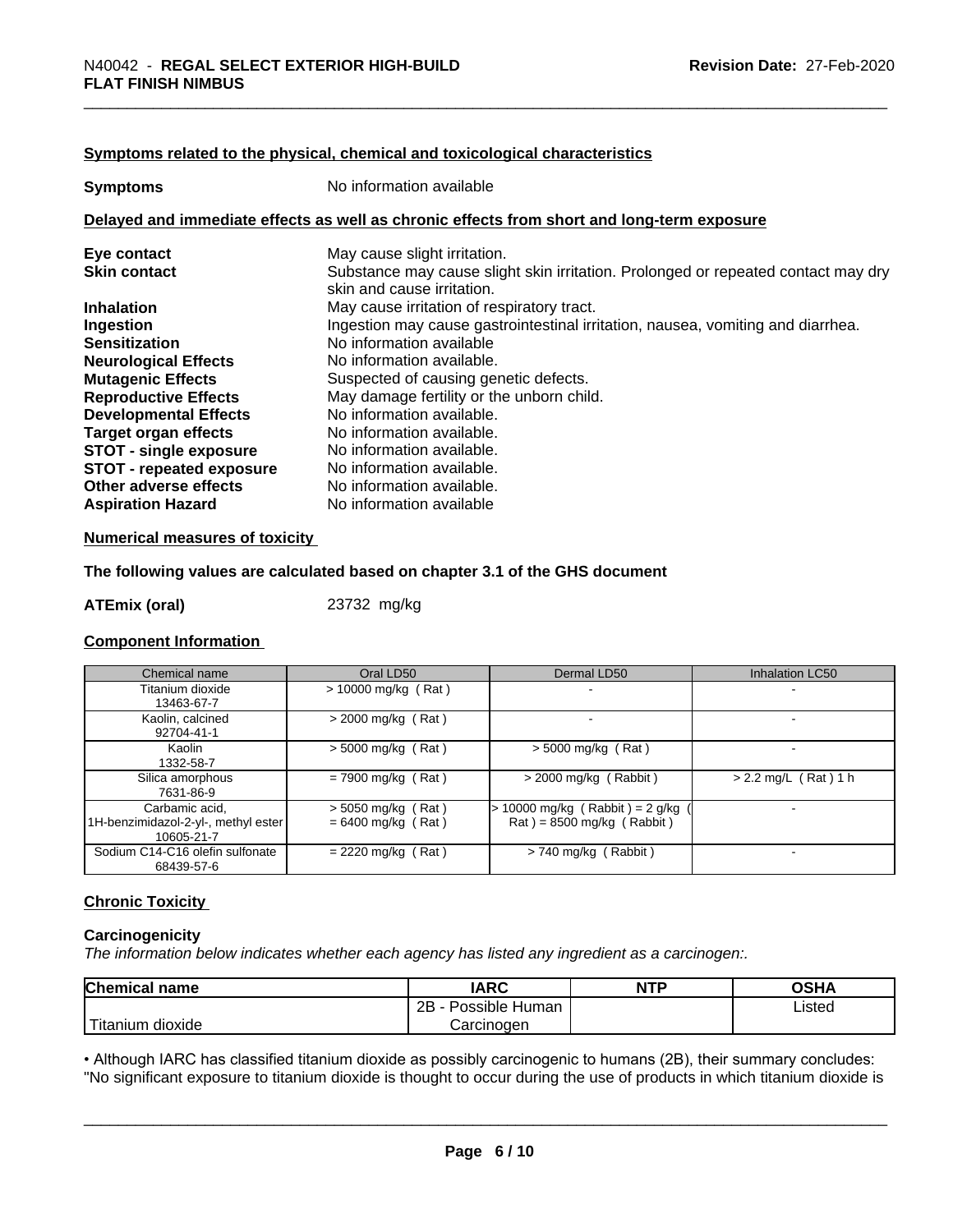bound to other materials, such as paint."

#### **Legend**

IARC - International Agency for Research on Cancer NTP - National Toxicity Program OSHA - Occupational Safety & Health Administration

**12. ECOLOGICAL INFORMATION**

## **Ecotoxicity Effects**

The environmental impact of this product has not been fully investigated.

#### **Product Information**

#### **Acute Toxicity to Fish**

No information available

#### **Acute Toxicity to Aquatic Invertebrates**

No information available

#### **Acute Toxicity to Aquatic Plants**

No information available

#### **Persistence / Degradability**

No information available.

#### **Bioaccumulation**

No information available.

#### **Mobility in Environmental Media**

No information available.

#### **Ozone**

No information available

#### **Component Information**

#### **Acute Toxicity to Fish**

#### Titanium dioxide

 $LC50:$  > 1000 mg/L (Fathead Minnow - 96 hr.) Carbamic acid, 1H-benzimidazol-2-yl-, methyl ester LC50: 1.5 mg/L (Rainbow Trout - 96 hr.)

#### **Acute Toxicity to Aquatic Invertebrates**

Carbamic acid, 1H-benzimidazol-2-yl-, methyl ester LC50: 0.22 mg/L (water flea - 48 hr.)

**Acute Toxicity to Aquatic Plants** No information available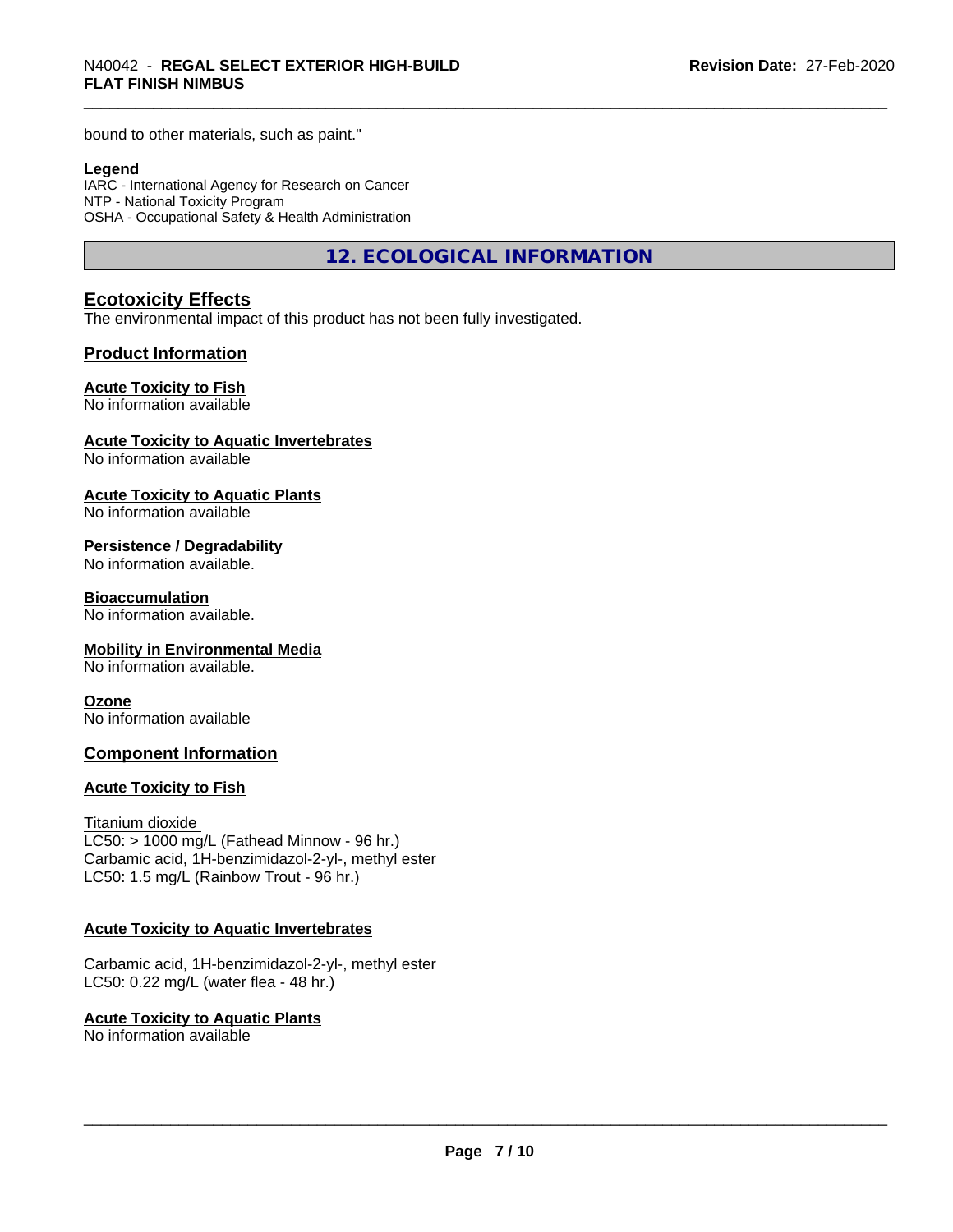|                              | 13. DISPOSAL CONSIDERATIONS                                                                                                                                                                                               |
|------------------------------|---------------------------------------------------------------------------------------------------------------------------------------------------------------------------------------------------------------------------|
| <b>Waste Disposal Method</b> | Dispose of in accordance with federal, state, and local regulations. Local<br>requirements may vary, consult your sanitation department or state-designated<br>environmental protection agency for more disposal options. |
|                              | 14. TRANSPORT INFORMATION                                                                                                                                                                                                 |
| <b>DOT</b>                   | Not regulated                                                                                                                                                                                                             |
| <b>ICAO/IATA</b>             | Not regulated                                                                                                                                                                                                             |
| <b>IMDG / IMO</b>            | Not regulated                                                                                                                                                                                                             |
|                              | <b>15. REGULATORY INFORMATION</b>                                                                                                                                                                                         |
|                              |                                                                                                                                                                                                                           |

### **International Inventories**

| <b>TSCA: United States</b> | Yes - All components are listed or exempt. |
|----------------------------|--------------------------------------------|
| <b>DSL: Canada</b>         | Yes - All components are listed or exempt. |

## **Federal Regulations**

#### **SARA 311/312 hazardous categorization**

| Acute health hazard               | Nο  |
|-----------------------------------|-----|
| Chronic Health Hazard             | Yes |
| Fire hazard                       | Nο  |
| Sudden release of pressure hazard | N٥  |
| Reactive Hazard                   | N٥  |

#### **SARA 313**

Section 313 of Title III of the Superfund Amendments and Reauthorization Act of 1986 (SARA). This product contains a chemical or chemicals which are subject to the reporting requirements of the Act and Title 40 of the Code of Federal Regulations, Part 372:

*None*

**Clean Air Act,Section 112 Hazardous Air Pollutants (HAPs) (see 40 CFR 61)**

This product contains the following HAPs:

*None*

## **US State Regulations**

#### **California Proposition 65**

**A** WARNING: Cancer and Reproductive Harm– www.P65warnings.ca.gov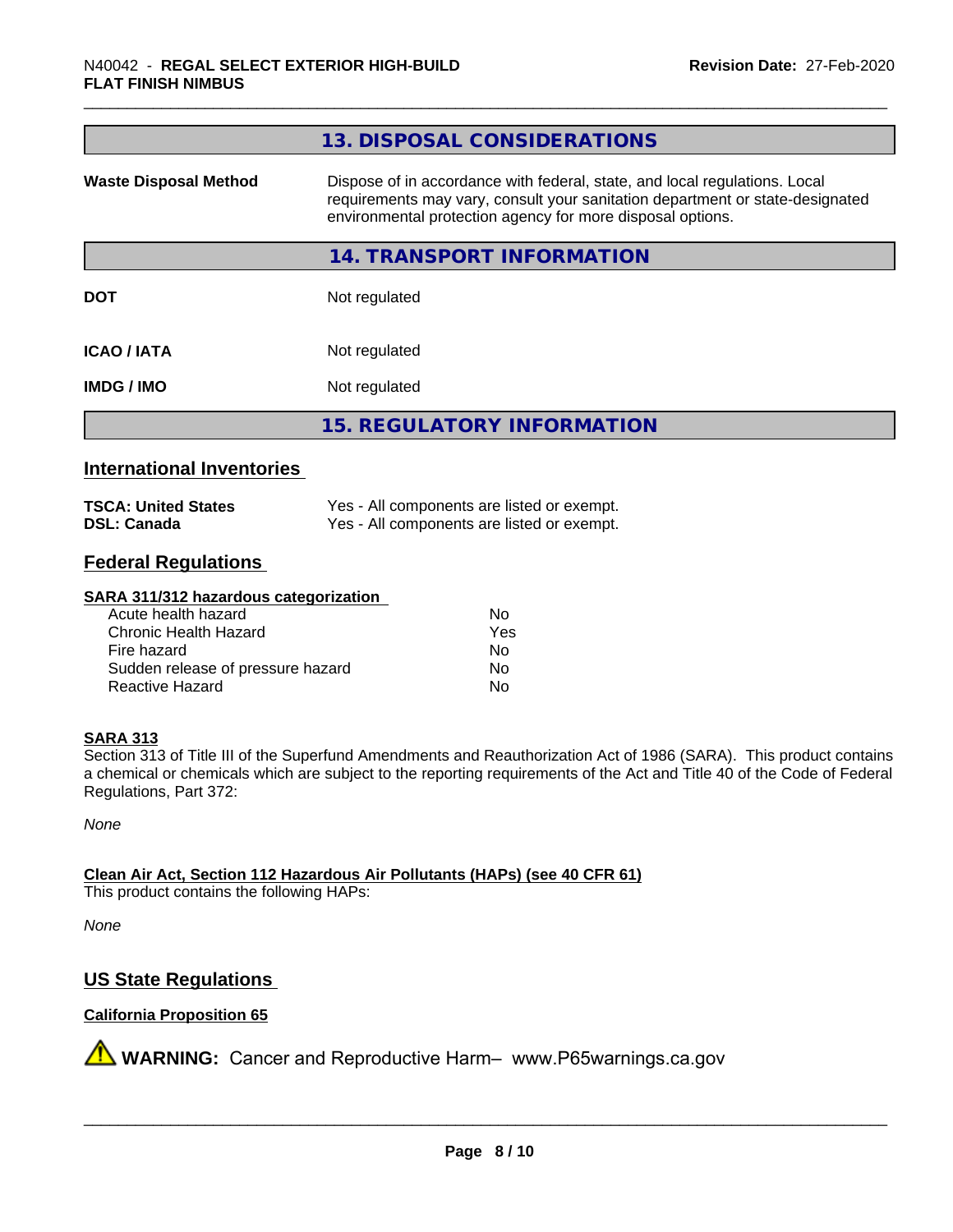#### **State Right-to-Know**

| <b>Chemical name</b>                  | <b>Massachusetts</b> | <b>New Jersey</b> | Pennsylvania |
|---------------------------------------|----------------------|-------------------|--------------|
| Titanium dioxide                      |                      |                   |              |
| Diatomaceous earth                    |                      |                   |              |
| Kaolin                                |                      |                   |              |
| Silica amorphous                      |                      |                   |              |
| Carbamic acid, 1H-benzimidazol-2-yl-, |                      |                   |              |
| methyl ester                          |                      |                   |              |

#### **Legend**

X - Listed

## **16. OTHER INFORMATION**

**HMIS** - **Health:** 2\* **Flammability:** 0 **Reactivity:** 0 **PPE:** -

#### **HMIS Legend**

- 0 Minimal Hazard
- 1 Slight Hazard
- 2 Moderate Hazard
- 3 Serious Hazard
- 4 Severe Hazard
- \* Chronic Hazard
- X Consult your supervisor or S.O.P. for "Special" handling instructions.

*Note: The PPE rating has intentionally been left blank. Choose appropriate PPE that will protect employees from the hazards the material will present under the actual normal conditions of use.*

*Caution: HMISÒ ratings are based on a 0-4 rating scale, with 0 representing minimal hazards or risks, and 4 representing significant hazards or risks. Although HMISÒ ratings are not required on MSDSs under 29 CFR 1910.1200, the preparer, has chosen to provide them. HMISÒ ratings are to be used only in conjunction with a fully implemented HMISÒ program by workers who have received appropriate HMISÒ training. HMISÒ is a registered trade and service mark of the NPCA. HMISÒ materials may be purchased exclusively from J. J. Keller (800) 327-6868.*

 **WARNING!** If you scrape, sand, or remove old paint, you may release lead dust. LEAD IS TOXIC. EXPOSURE TO LEAD DUST CAN CAUSE SERIOUS ILLNESS, SUCH AS BRAIN DAMAGE, ESPECIALLY IN CHILDREN. PREGNANT WOMEN SHOULD ALSO AVOID EXPOSURE.Wear a NIOSH approved respirator to control lead exposure. Clean up carefully with a HEPA vacuum and a wet mop. Before you start, find out how to protect yourself and your family by contacting the National Lead Information Hotline at 1-800-424-LEAD or log on to www.epa.gov/lead.

| <b>Prepared By</b>      | <b>Product Stewardship Department</b><br>Benjamin Moore & Co.<br>101 Paragon Drive<br>Montvale, NJ 07645<br>800-225-5554 |
|-------------------------|--------------------------------------------------------------------------------------------------------------------------|
| <b>Revision Date:</b>   | 27-Feb-2020                                                                                                              |
| <b>Revision Summary</b> | Not available                                                                                                            |

#### Disclaimer

The information contained herein is presented in good faith and believed to be accurate as of the effective date shown